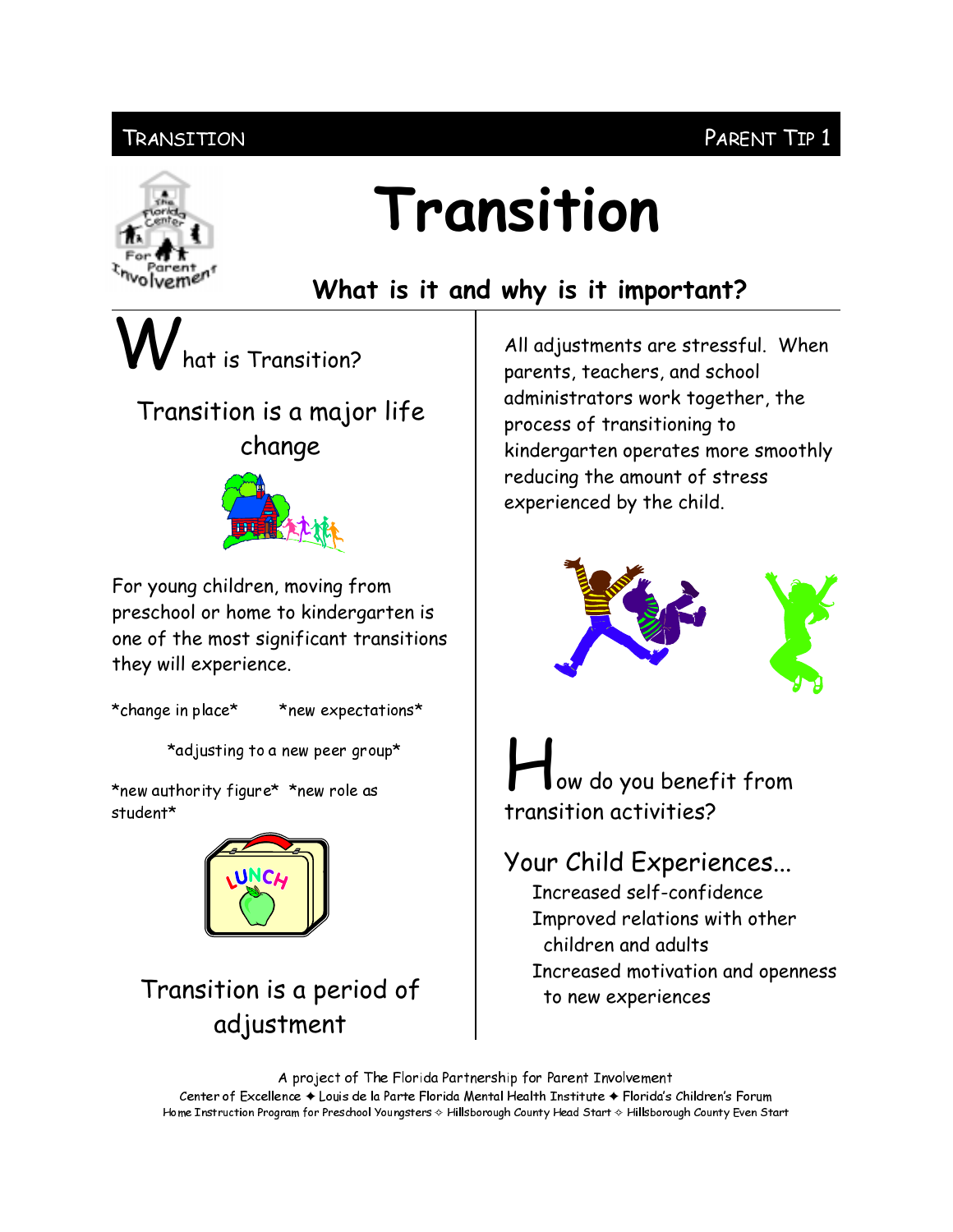

**The Center for Parent Involvement** (FCPI) was funded by the U.S. Department of Education; Goals 2000, Educate America Act from 1994-1999. Guided by an advisory board of parents and professionals, the FCPI's goal was to tap the power of parents.

The FCPI gathered information on parent needs, coordinated the information, and created a series of resources organized by theme, including fact sheets for parents and professionals, "Beyond the Basics" resources, and resource identification lists. Many of the resources have been translated into Spanish language versions, and every effort has been made to preserve the meaning and flavor of the original English documents. This series of materials provides a wealth of current information for both parents and providers; the complete set of resources can be obtained in PDF format on the Department of Child and Family Studies Website at www.fmhi.usf.edu/cfs/dares/ fcpi. The staff of the FCPI are hopeful that their work will continue to help children get ready to learn for many years to come.

The series' themes include:

- Family Empowerment
- Parent Involvement
- Parenting Support
- School Readiness
- Violence in the Lives of Children
- Transition to Kindergarten

The Center was one component of a project led by Hillsborough County Center of Excellence in collaboration with the Department of Child & Family Studies at USF's de la Parte Institute and the Florida Children's Forum. Other project partners include HIPPY (Home Instruction Program for Preschool Youngsters), Hillsborough County Head Start and Hillsborough County Even Start. For more information about these projects, call 813.974.4612.

Transition Series, Parent Tip Sheets, #1: Transition: What it is and why is it important?

© 1999, Tampa, Florida

This is a publication of the Florida Center for Parent Involvement which was funded by the U.S. Department of Education. The opinions contained in this publication are those of the grantee and do not necessarily reflect those of the U.S. Department of Education. All or portions of this work may be reproduced providing the Florida Center for Parent Involvement, Louis de la Parte Florida Mental Health Institute, University of South Florida is properly credited on all reproductions.

Events, activities, programs and facilities of the University of South Florida are available to all without regard to race, color, marital status, sex, religion, national origin, disability, age, Vietnam or disabled veteran status as provided by law and in accordance with the University's respect for personal dignity.